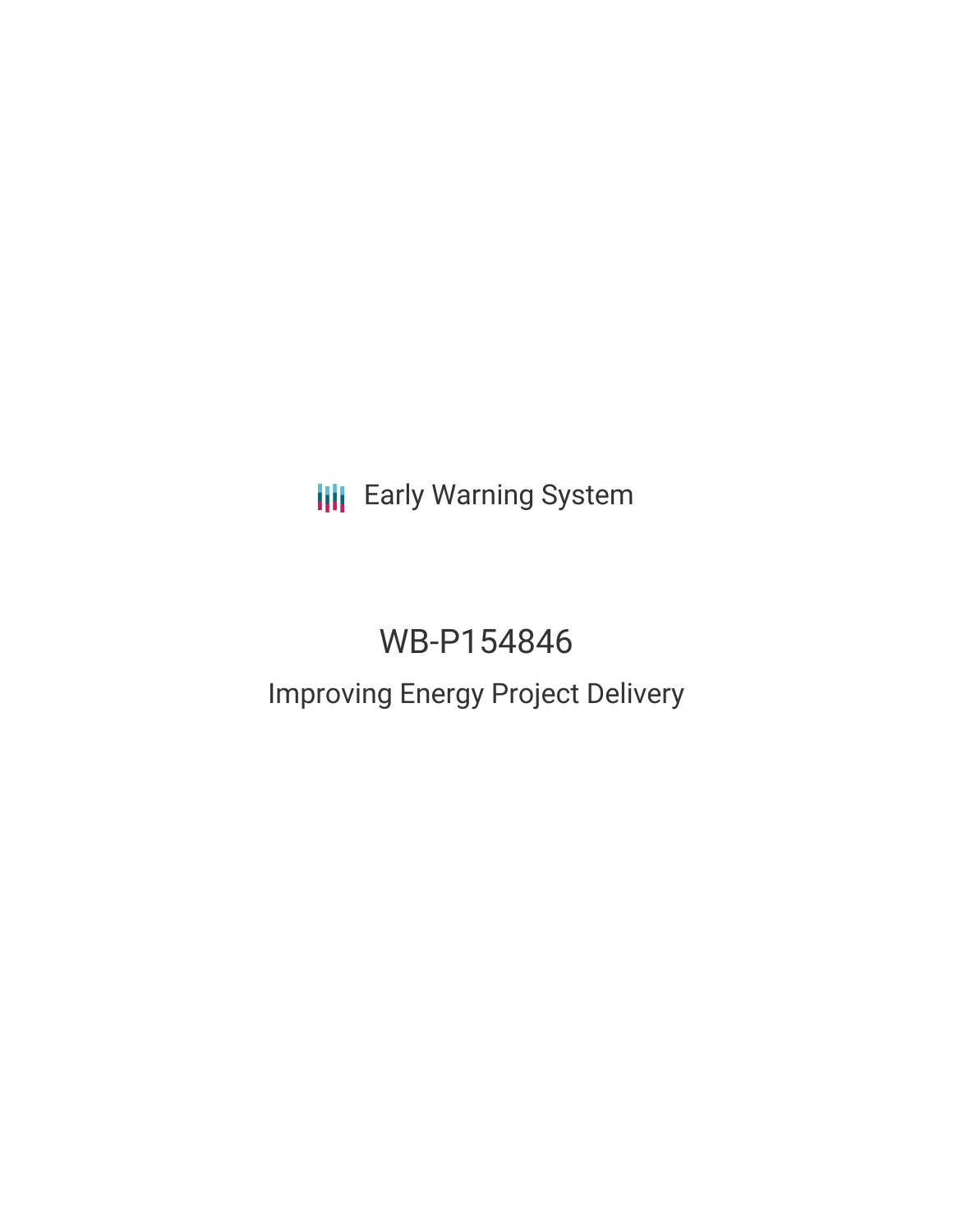

#### **Quick Facts**

| <b>Countries</b>               | Indonesia                                |
|--------------------------------|------------------------------------------|
| <b>Financial Institutions</b>  | World Bank (WB)                          |
| <b>Status</b>                  | Closed                                   |
| <b>Bank Risk Rating</b>        | B                                        |
| <b>Voting Date</b>             | 2015-06-01                               |
| <b>Borrower</b>                | MINISTRY OF ENERGY AND MINERAL RESOURCES |
| <b>Sectors</b>                 | Energy, Law and Government               |
| <b>Investment Type(s)</b>      | Loan                                     |
| <b>Investment Amount (USD)</b> | $$1.50$ million                          |
| <b>Project Cost (USD)</b>      | $$1.50$ million                          |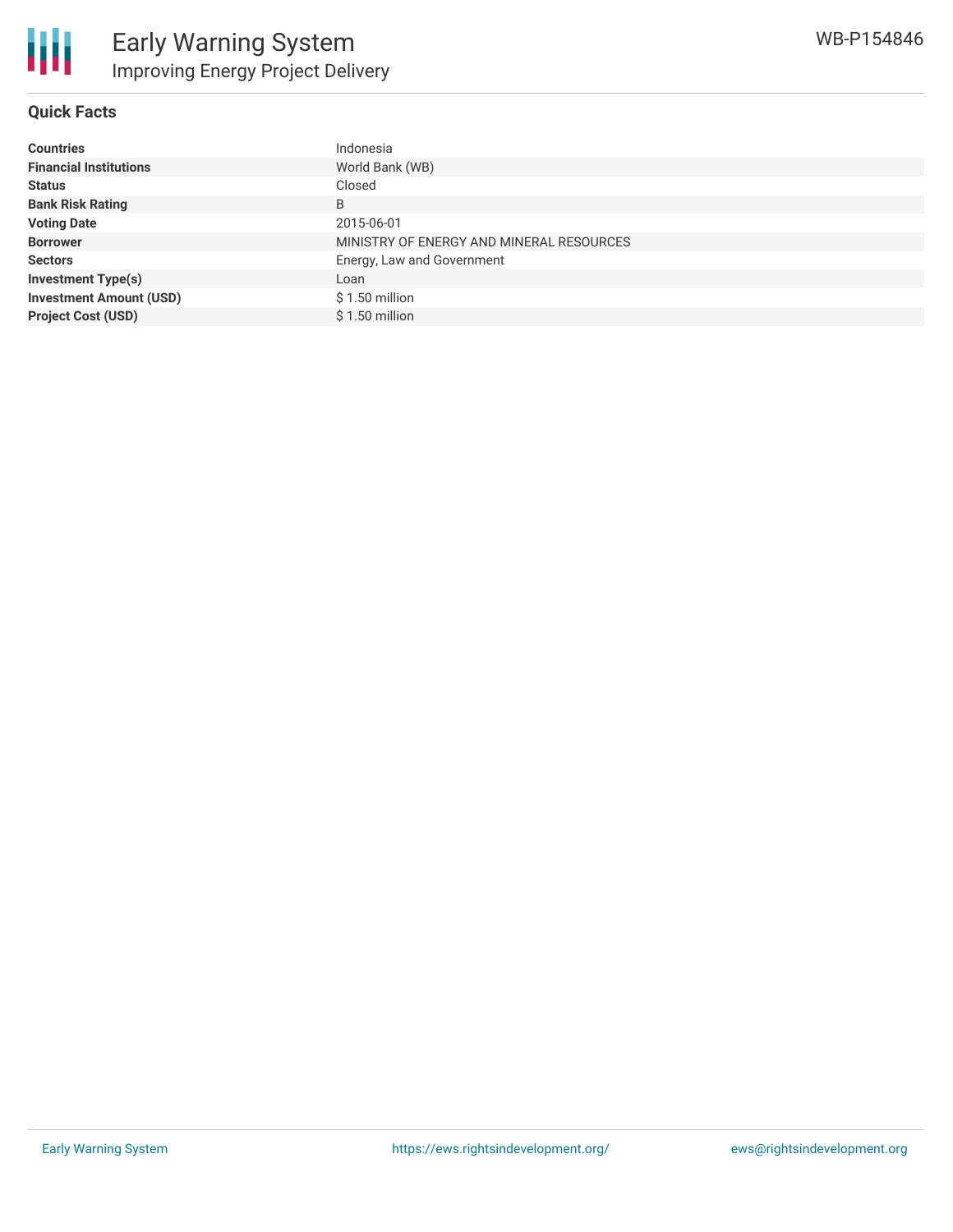

#### **Investment Description**

World Bank (WB)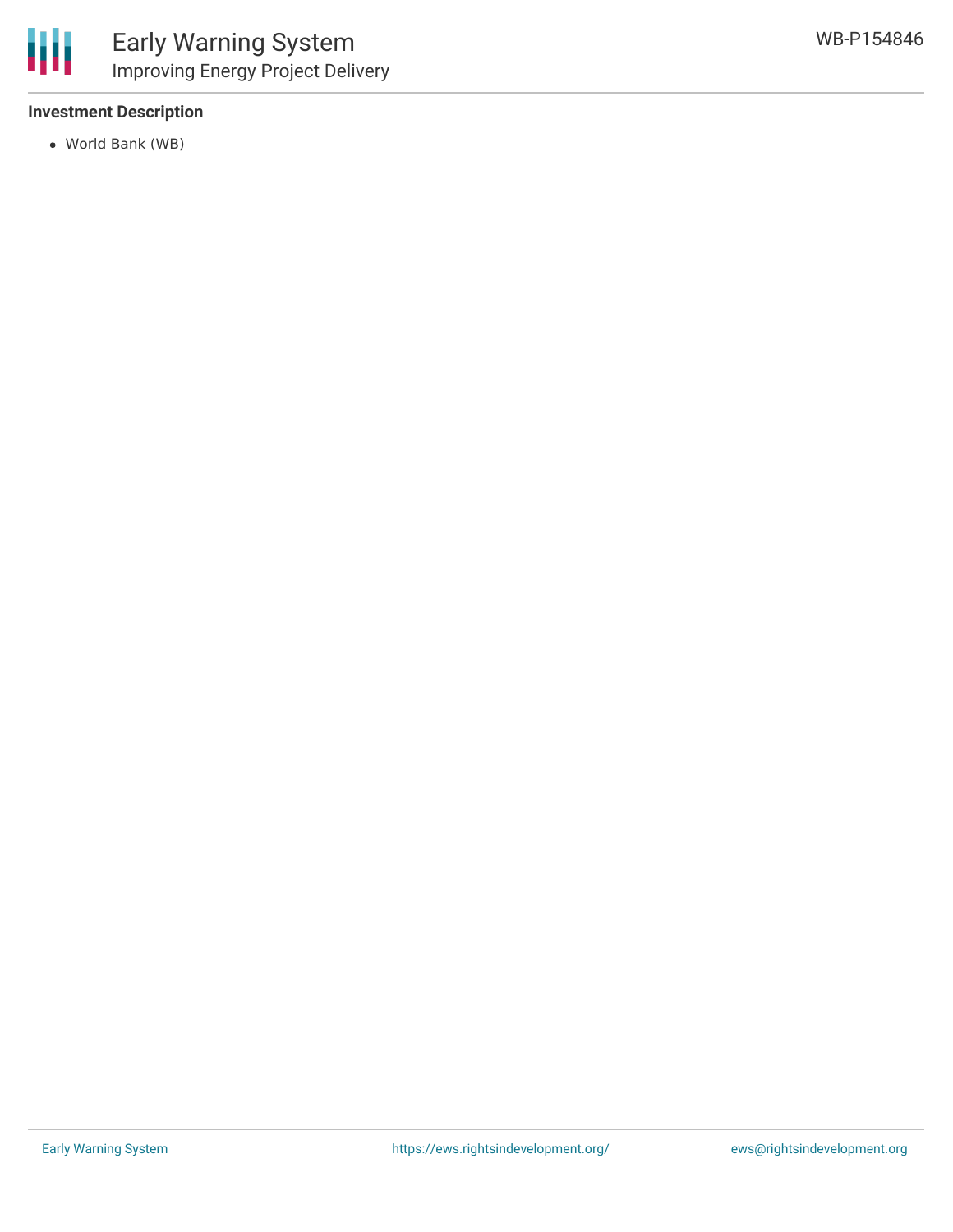#### **Contact Information**

ACCOUNTABILITY MECHANISM OF WORLD BANK

The World Bank Inspection Panel is the independent complaint mechanism and fact-finding body for people who believe they are likely to be, or have been, adversely affected by a World Bank-financed project. If you submit a complaint to the Inspection Panel, they may investigate to assess whether the World Bank is following its own policies and procedures for preventing harm to people or the environment. You can contact the Inspection Panel or submit a complaint by emailing ipanel@worldbank.org. You can learn more about the Inspection Panel and how to file a complaint at: http://ewebapps.worldbank.org/apps/ip/Pages/Home.aspx.